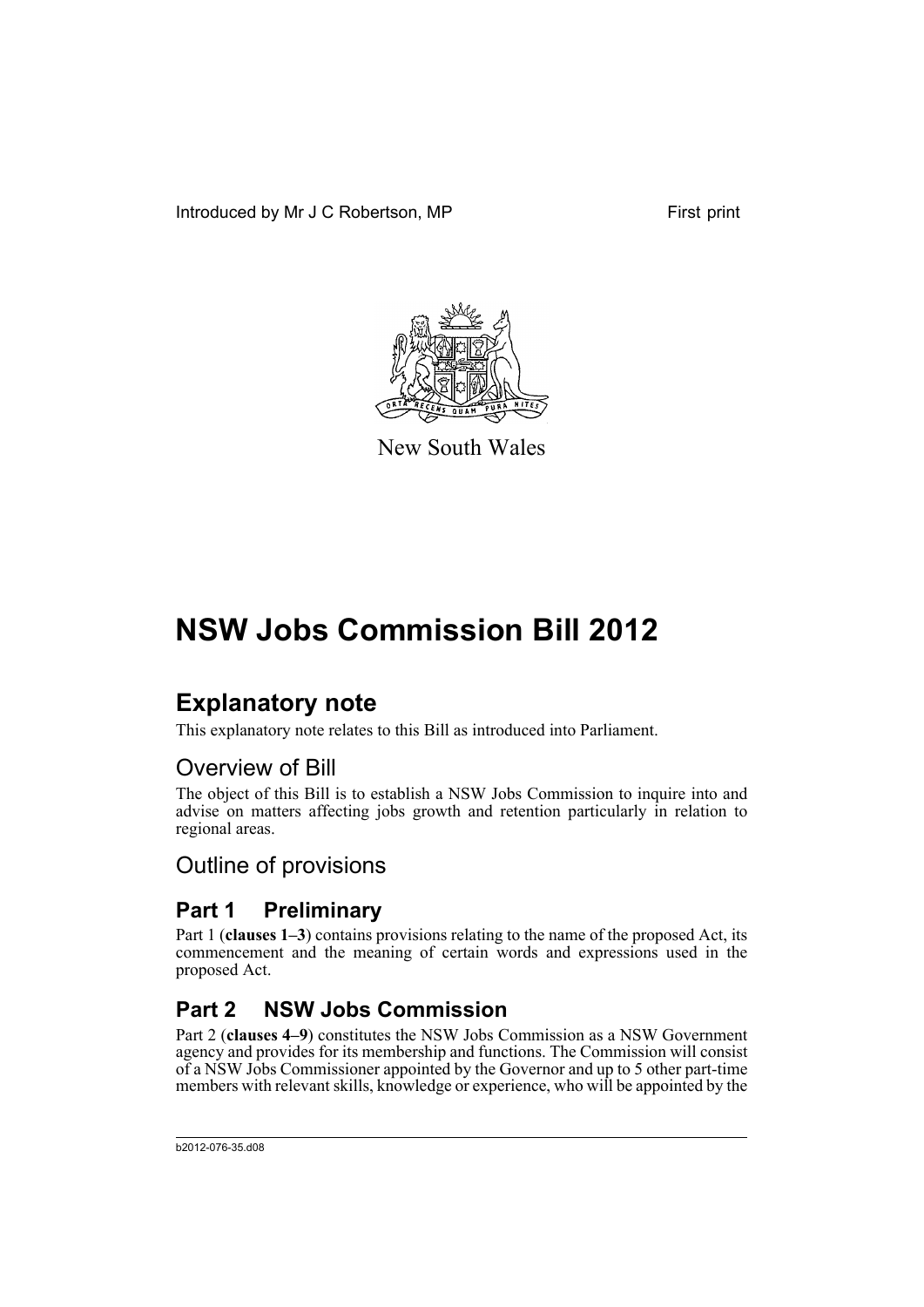Explanatory note

Premier. The Commission will be subject to the control and direction of the Premier. Its functions will include conducting inquiries into communities and industries that have been affected by job losses, making recommendations to enhance economic opportunities in these areas and identifying issues affecting jobs growth and retention. It will also evaluate regional development funding initiatives. The Commission will be able to delegate its functions to the Commissioner and its staff will be employed under Chapter 1A of the *Public Sector Employment and Management Act 2002*.

### **Part 3 Miscellaneous**

Part 3 (**clauses 10–12**) excludes certain persons from personal liability, enables the Governor to make regulations for the purposes of the proposed Act and provides for a review by the Premier after 5 years of the effectiveness with which the Commission exercises its functions.

**Schedule 1** contains provisions relating to the members and procedure of the Commission that are the standard provisions relating to statutory corporations.

**Schedule 2.1** amends the *Public Finance and Audit Act 1983* to provide for financial auditing and annual reporting by the Commission.

**Schedule 2.2** amends the *Public Sector Employment and Management Act 2002* to add the NSW Jobs Commissioner to the list of statutory officers who hold senior executive positions for the purposes of that Act.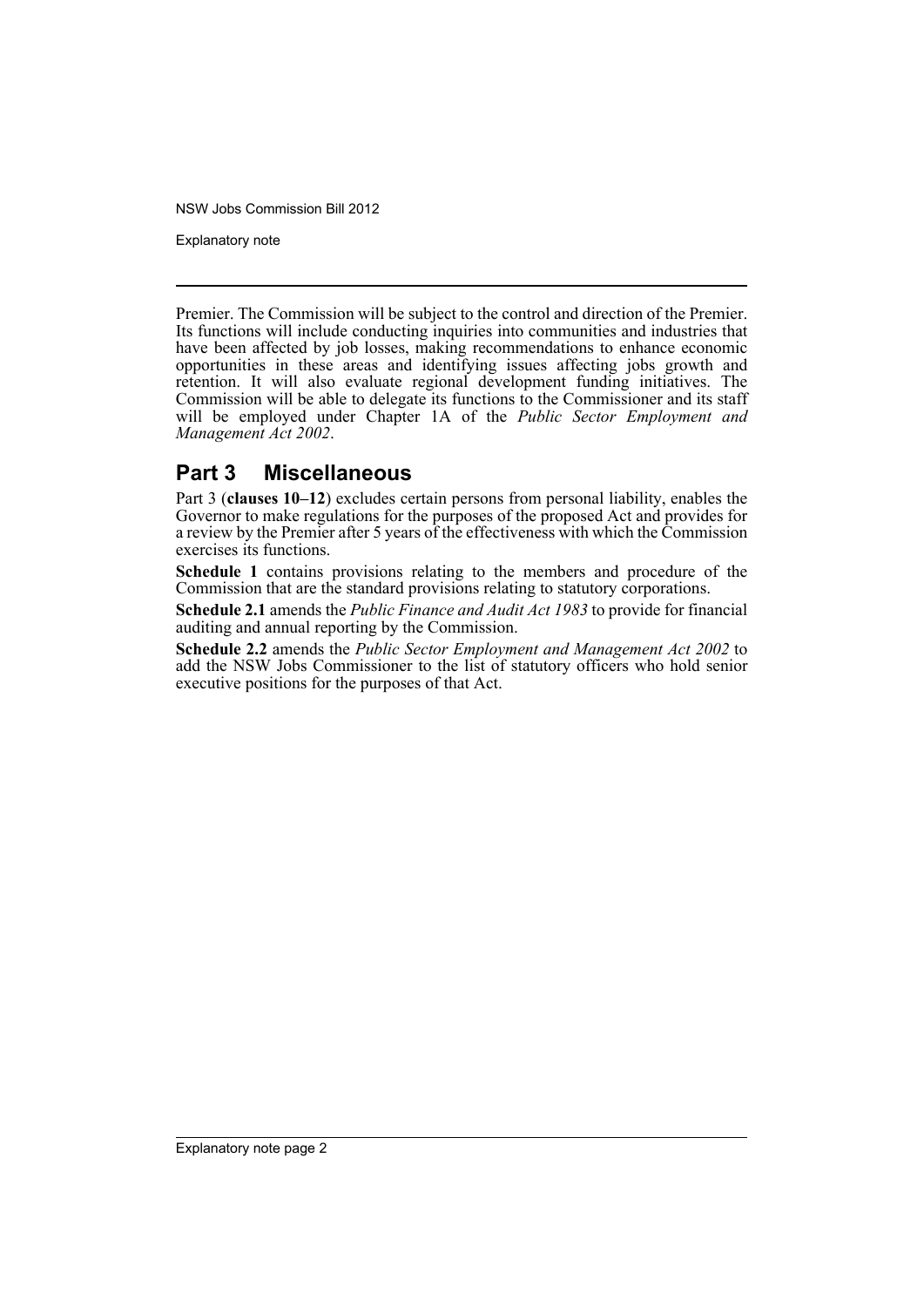Introduced by Mr J C Robertson, MP First print



New South Wales

# **NSW Jobs Commission Bill 2012**

### **Contents**

|        |    |                                                     | Page |
|--------|----|-----------------------------------------------------|------|
| Part 1 |    | <b>Preliminary</b>                                  |      |
|        |    | Name of Act                                         | 2    |
|        | 2  | Commencement                                        | 2    |
|        | 3  | Definitions                                         | 2    |
| Part 2 |    | <b>NSW Jobs Commission</b>                          |      |
|        | 4  | Constitution and membership of Commission           | 3    |
|        | 5  | Appointment of Commissioner and acting Commissioner | 3    |
|        | 6  | Ministerial control                                 | 3    |
|        |    | <b>Functions of Commission</b>                      | 4    |
|        | 8  | Delegation of Commission's functions                | 4    |
|        | 9  | <b>Staff of Commission</b>                          | 4    |
| Part 3 |    | <b>Miscellaneous</b>                                |      |
|        | 10 | Personal liability                                  | 6    |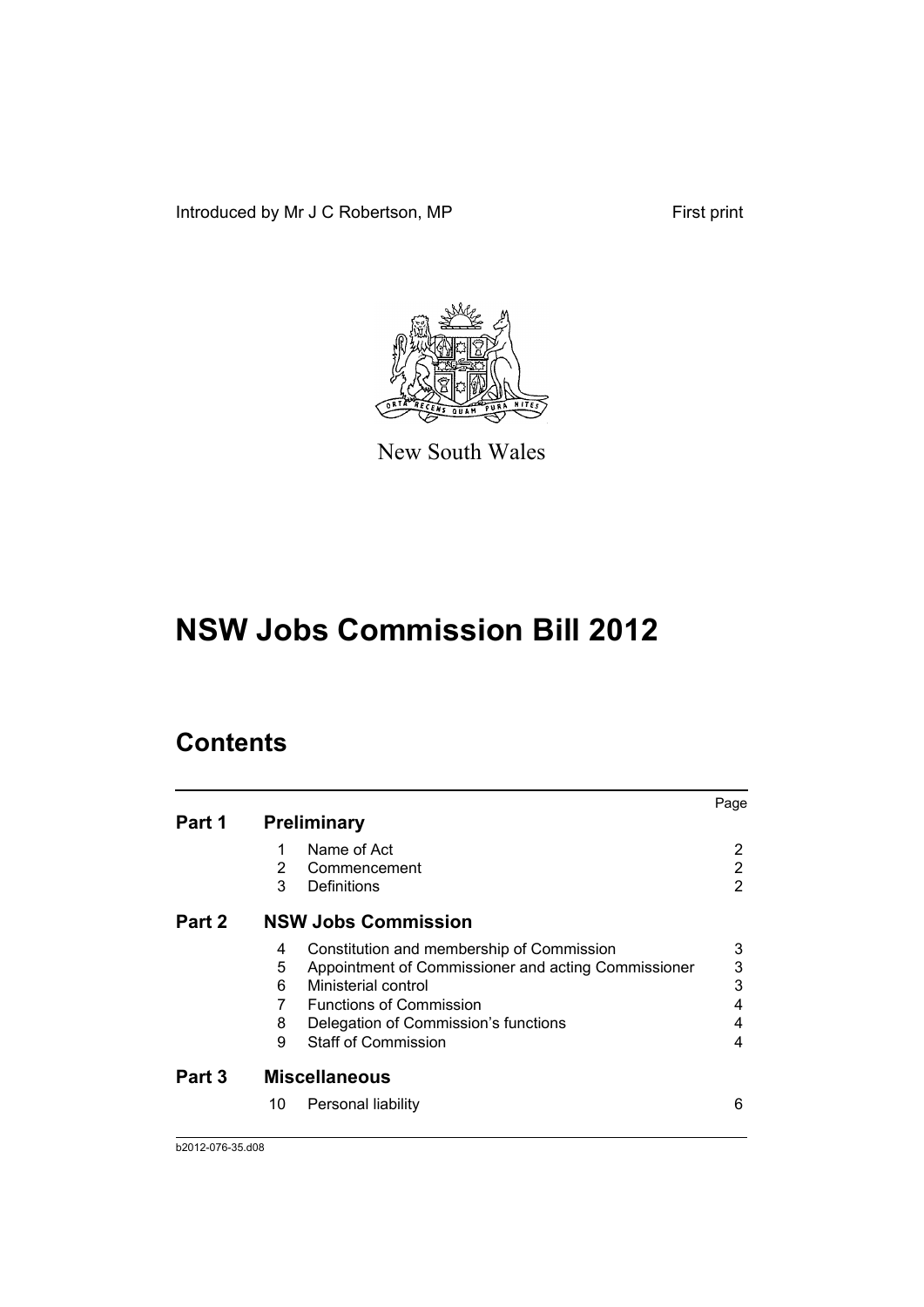Contents

| 12.<br>Schedule 1 | Review of Commission's functions<br><b>Members and procedure of Commission</b> | 6.  |
|-------------------|--------------------------------------------------------------------------------|-----|
| <b>Schedule 2</b> | <b>Amendment of Acts</b>                                                       | 12. |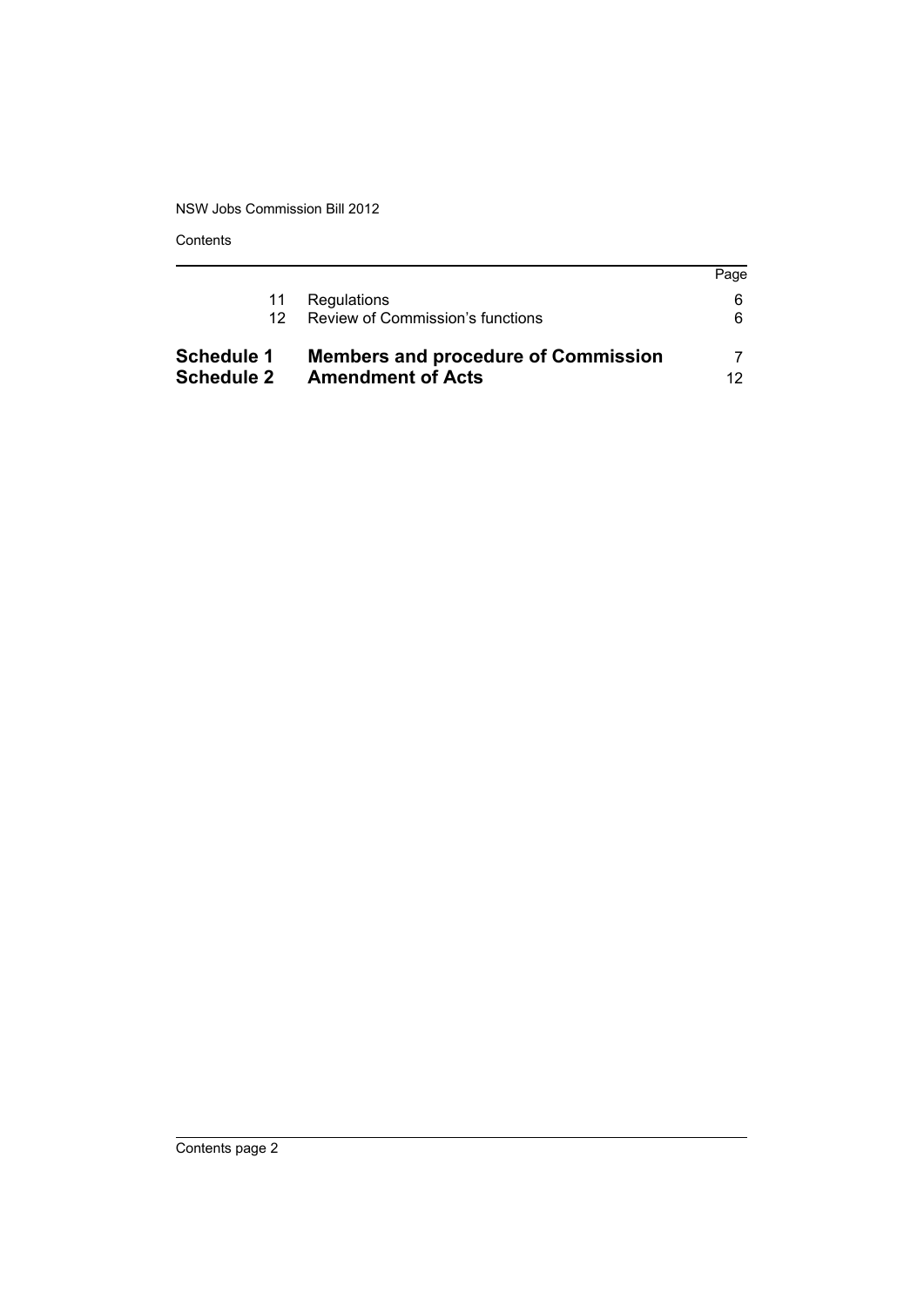

New South Wales

# **NSW Jobs Commission Bill 2012**

No , 2012

#### **A Bill for**

An Act to establish the NSW Jobs Commission to inquire into and advise on matters affecting jobs growth and retention; and for other purposes.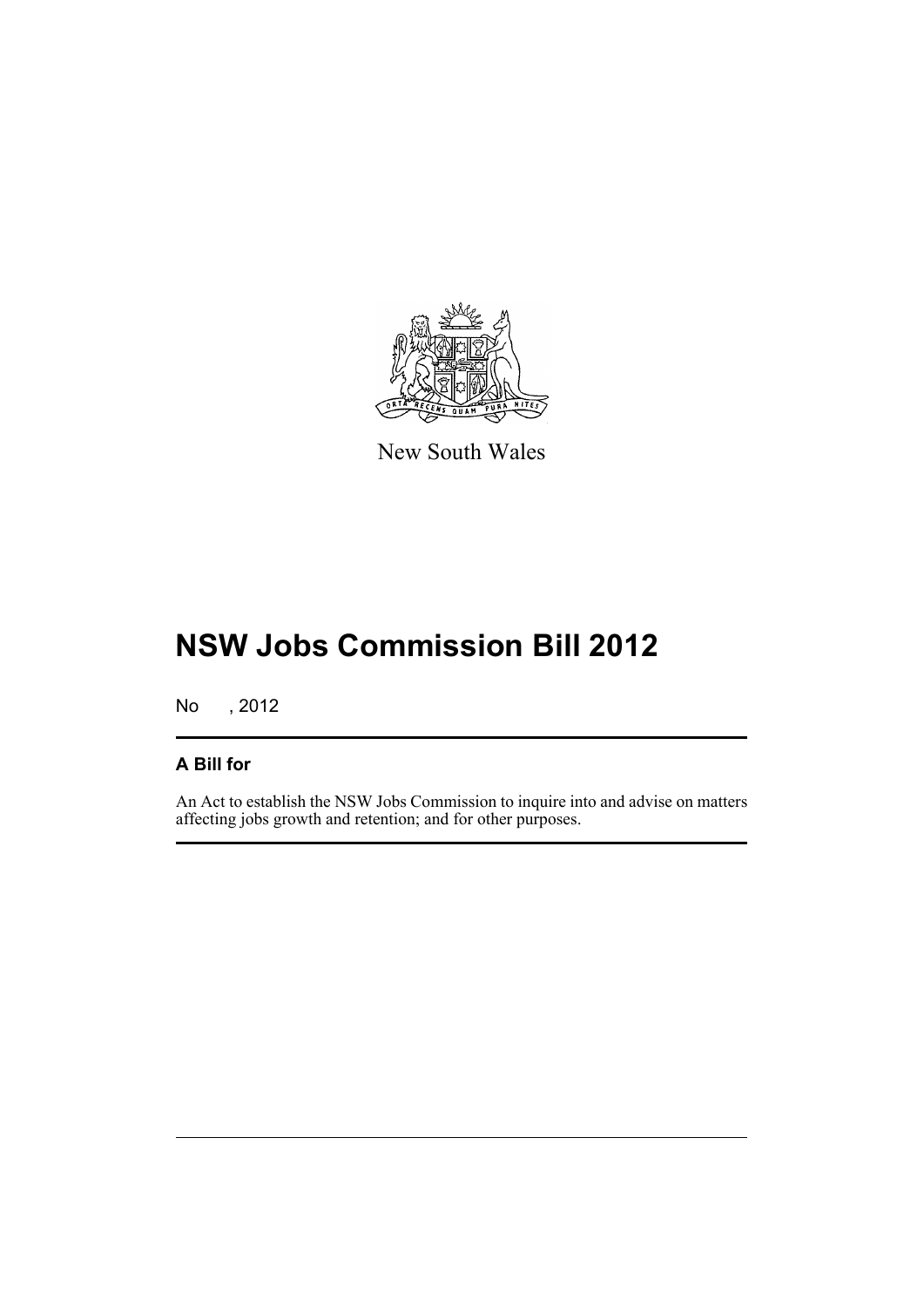#### Clause 1 NSW Jobs Commission Bill 2012

Part 1 Preliminary

<span id="page-5-3"></span><span id="page-5-2"></span><span id="page-5-1"></span><span id="page-5-0"></span>

| The Legislature of New South Wales enacts: |     | 1                                                                                                            |                     |
|--------------------------------------------|-----|--------------------------------------------------------------------------------------------------------------|---------------------|
| Part 1                                     |     | <b>Preliminary</b>                                                                                           | 2                   |
| 1                                          |     | Name of Act                                                                                                  | 3                   |
|                                            |     | This Act is the NSW Jobs Commission Act 2012.                                                                | 4                   |
| $\mathbf{2}$                               |     | <b>Commencement</b>                                                                                          | 5                   |
|                                            |     | This Act commences 3 months after the date of assent to this Act unless<br>commenced sooner by proclamation. | 6<br>$\overline{7}$ |
| 3                                          |     | <b>Definitions</b>                                                                                           | 8                   |
|                                            | (1) | In this Act:                                                                                                 | 9                   |
|                                            |     | <b>Commission</b> means the NSW Jobs Commission constituted by this Act.                                     | 10                  |
|                                            |     | <b>Commissioner</b> means the NSW Jobs Commissioner appointed under<br>section 5.                            | 11<br>12            |
|                                            |     | <i>exercise</i> a function includes perform a duty.                                                          | 13                  |
|                                            |     | <i>function</i> includes a power, authority or duty.                                                         | 14                  |
|                                            |     | <i>part-time member</i> means a member of the Commission referred to in<br>section $4(3)(b)$ .               | 15<br>16            |
|                                            | (2) | Notes included in this Act do not form part of this Act.                                                     | 17                  |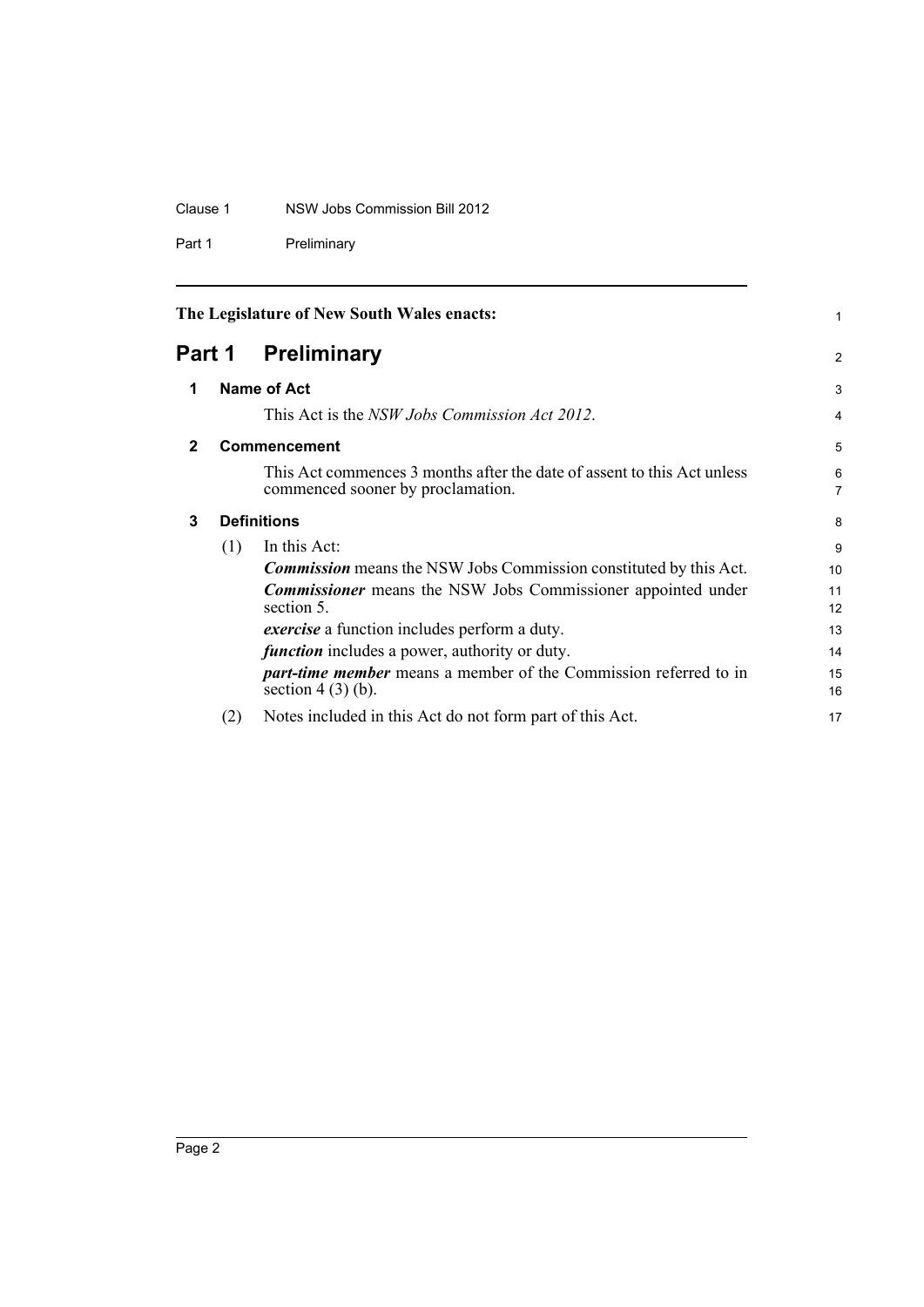| NSW Jobs Commission Bill 2012 | Clause 4 |
|-------------------------------|----------|
| NSW Jobs Commission           | Part 2   |

<span id="page-6-3"></span><span id="page-6-2"></span><span id="page-6-1"></span><span id="page-6-0"></span>

|   | Part 2 | <b>NSW Jobs Commission</b>                                                                                                                                                                                                                                                                | 1                         |
|---|--------|-------------------------------------------------------------------------------------------------------------------------------------------------------------------------------------------------------------------------------------------------------------------------------------------|---------------------------|
| 4 |        | <b>Constitution and membership of Commission</b>                                                                                                                                                                                                                                          | $\overline{c}$            |
|   | (1)    | There is constituted by this Act a corporation with the corporate name<br>of the NSW Jobs Commission.                                                                                                                                                                                     | 3<br>4                    |
|   | (2)    | The Commission is, for the purposes of any Act, a NSW Government<br>agency.                                                                                                                                                                                                               | 5<br>6                    |
|   | (3)    | The Commission is to consist of the following members:                                                                                                                                                                                                                                    | 7                         |
|   |        | the Commissioner,<br>(a)                                                                                                                                                                                                                                                                  | 8                         |
|   |        | not more than 5 other persons appointed by the Premier who<br>(b)<br>together have relevant skills, knowledge or experience in<br>regional business, agriculture, manufacturing, trade, investment,<br>research, development, economic growth or other areas relevant<br>to job creation. | 9<br>10<br>11<br>12<br>13 |
|   |        | Note. Schedule 1 contains provisions relating to the membership and<br>procedure of the Commission.                                                                                                                                                                                       | 14<br>15                  |
| 5 |        | <b>Appointment of Commissioner and acting Commissioner</b>                                                                                                                                                                                                                                | 16                        |
|   | (1)    | The Governor may, on the recommendation of the Premier, appoint a<br>NSW Jobs Commissioner.                                                                                                                                                                                               | 17<br>18                  |
|   | (2)    | The employment of the Commissioner is subject to Part 3.1 of the<br>Public Sector Employment and Management Act 2002, but is not<br>subject to Chapter 2 of that Act.                                                                                                                     | 19<br>20<br>21            |
|   | (3)    | The Premier may, from time to time, appoint a person to act in the office<br>of Commissioner during the illness or absence of the Commissioner (or<br>during a vacancy in the office of Commissioner) and a person, while so<br>acting, has all the functions of the Commissioner.        | 22<br>23<br>24<br>25      |
|   | (4)    | The Premier may, at any time, remove a person from the office of acting<br>Commissioner.                                                                                                                                                                                                  | 26<br>27                  |
|   | (5)    | The acting Commissioner is entitled to be paid such remuneration<br>(including travelling and subsistence allowances) as the Premier may<br>from time to time determine.                                                                                                                  | 28<br>29<br>30            |
| 6 |        | <b>Ministerial control</b>                                                                                                                                                                                                                                                                | 31                        |
|   |        | The Commission is subject to the control and direction of the Premier,<br>except in relation to the contents of any advice, report or<br>recommendation given to the Premier or any other person or body.                                                                                 | 32<br>33<br>34            |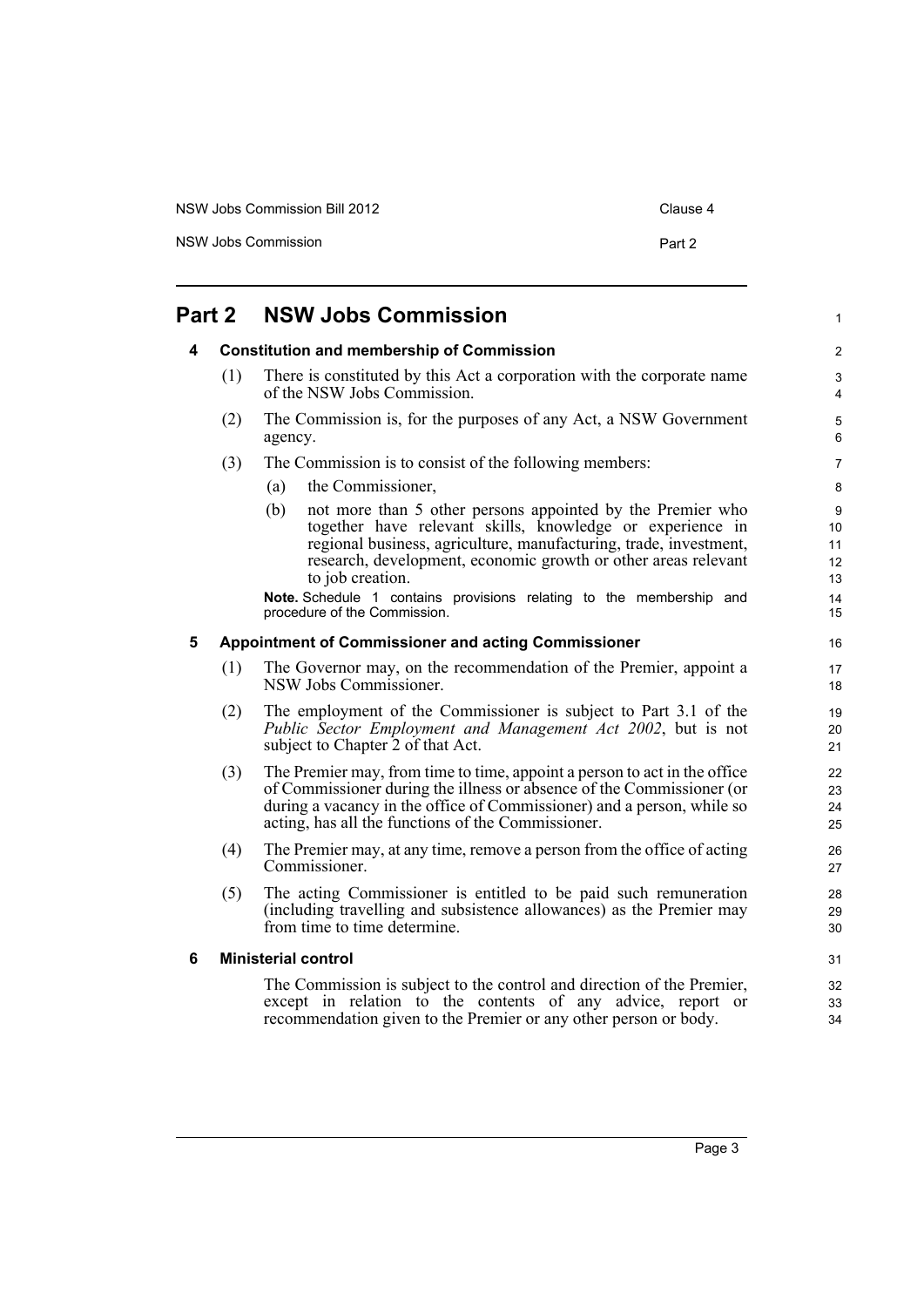#### Clause 7 NSW Jobs Commission Bill 2012

Part 2 NSW Jobs Commission

#### <span id="page-7-0"></span>**7 Functions of Commission**

<span id="page-7-2"></span><span id="page-7-1"></span>

| 7 |     | <b>Functions of Commission</b>                                                                                                                                                                                                                          | $\mathbf{1}$         |
|---|-----|---------------------------------------------------------------------------------------------------------------------------------------------------------------------------------------------------------------------------------------------------------|----------------------|
|   | (1) | The Commission has the following functions:                                                                                                                                                                                                             | $\overline{2}$       |
|   |     | to conduct inquiries into communities and industries that have<br>(a)<br>been affected by job losses and to make recommendations to the<br>Government to enhance economic opportunities in these areas,                                                 | 3<br>4<br>5          |
|   |     | to identify issues affecting jobs growth and retention and to make<br>(b)<br>recommendations to the Premier regarding such issues,                                                                                                                      | 6<br>$\overline{7}$  |
|   |     | to evaluate regional development funding initiatives and to make<br>(c)<br>recommendations as to where such funding should be distributed,                                                                                                              | 8<br>9               |
|   |     | to undertake regional impact studies on any proposal to remove<br>(d)<br>or relocate public sector jobs, services or operations,                                                                                                                        | 10<br>11             |
|   |     | to identify skills shortages in industry sectors and regional<br>(e)<br>communities and to make recommendations to the Premier to<br>address these shortages,                                                                                           | 12<br>13<br>14       |
|   |     | to conduct inquiries into such matters as the Premier considers<br>(f)<br>appropriate,                                                                                                                                                                  | 15<br>16             |
|   |     | to prepare an annual report for tabling in Parliament in relation to<br>(g)<br>the results of its inquiries,                                                                                                                                            | 17<br>18             |
|   |     | such other functions as are conferred or imposed on it by or under<br>(h)<br>any other Act or law.                                                                                                                                                      | 19<br>20             |
|   | (2) | A report under subsection $(1)$ $(g)$ is to be included in the annual report<br>of the Commission required under the Annual Reports (Statutory<br>Bodies) Act 1984.                                                                                     | 21<br>22<br>23       |
| 8 |     | <b>Delegation of Commission's functions</b>                                                                                                                                                                                                             | 24                   |
|   | (1) | The Commission may delegate to the Commissioner any of the<br>functions of the Commission (other than this power of delegation).                                                                                                                        | 25<br>26             |
|   | (2) | The Commissioner may sub-delegate to a member of staff of the<br>Commission any function delegated by the Commission if the<br>Commissioner is authorised in writing to do so by the Commission.                                                        | 27<br>28<br>29       |
| 9 |     | <b>Staff of Commission</b>                                                                                                                                                                                                                              | 30                   |
|   | (1) | The Commission may arrange for the use of the services of any staff<br>(whether by way of secondment or otherwise) or of any facilities of any<br>government agency or public or local authority to enable the<br>Commission to exercise its functions. | 31<br>32<br>33<br>34 |
|   | (2) | The Commission cannot employ any staff.                                                                                                                                                                                                                 | 35                   |
|   |     | Note. Staff may be employed under Chapter 1A of the Public Sector<br><i>Employment and Management Act 2002</i> in the Government Service to enable<br>the Commission to exercise its functions. Under section 4K of that Act a                          | 36<br>37<br>38       |
|   |     |                                                                                                                                                                                                                                                         |                      |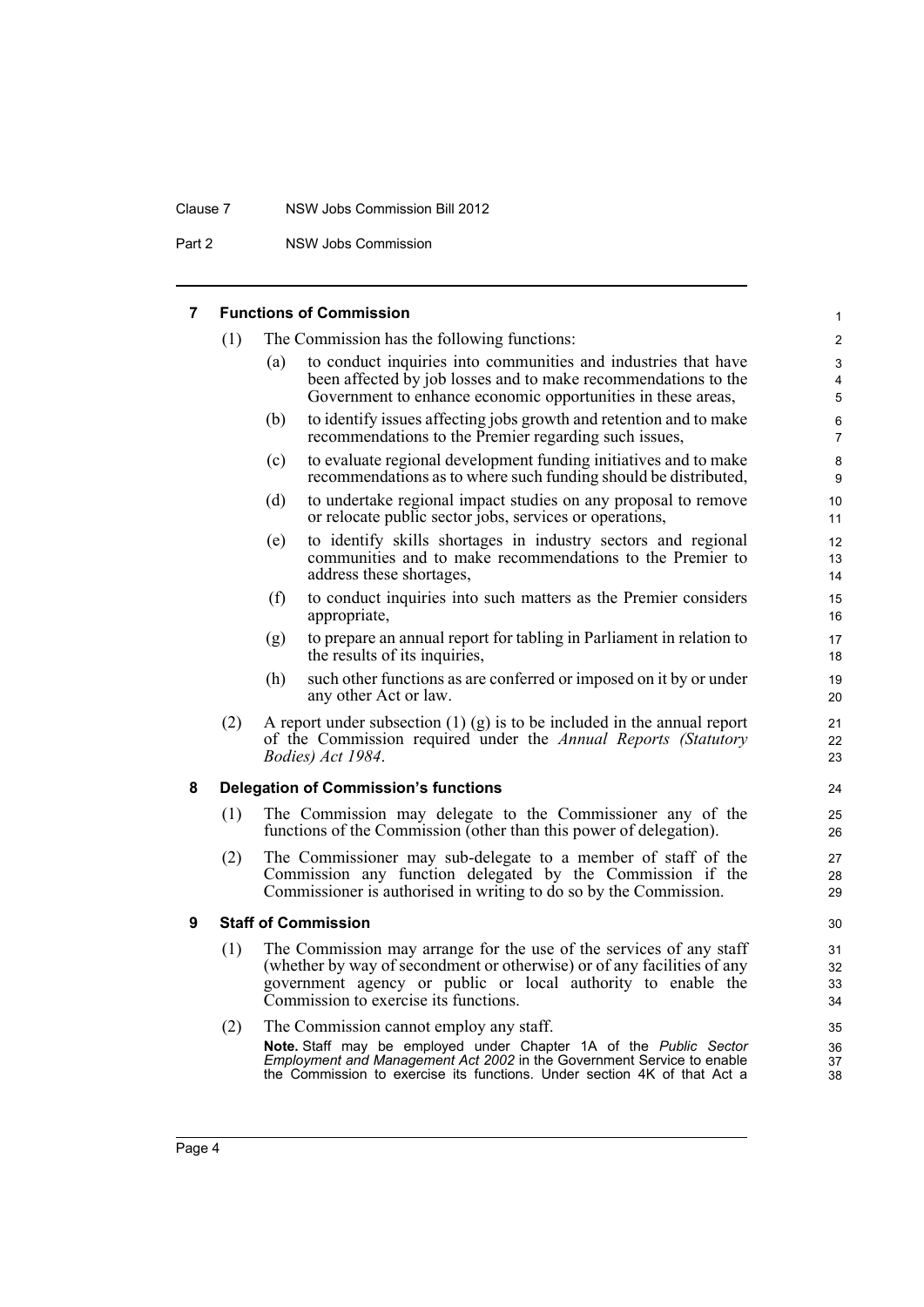NSW Jobs Commission Bill 2012 Clause 9

NSW Jobs Commission **Part 2** 

reference in this Act to a member of staff of the Commission is a reference to staff so employed or to persons of whose services the Commission makes use.

1 2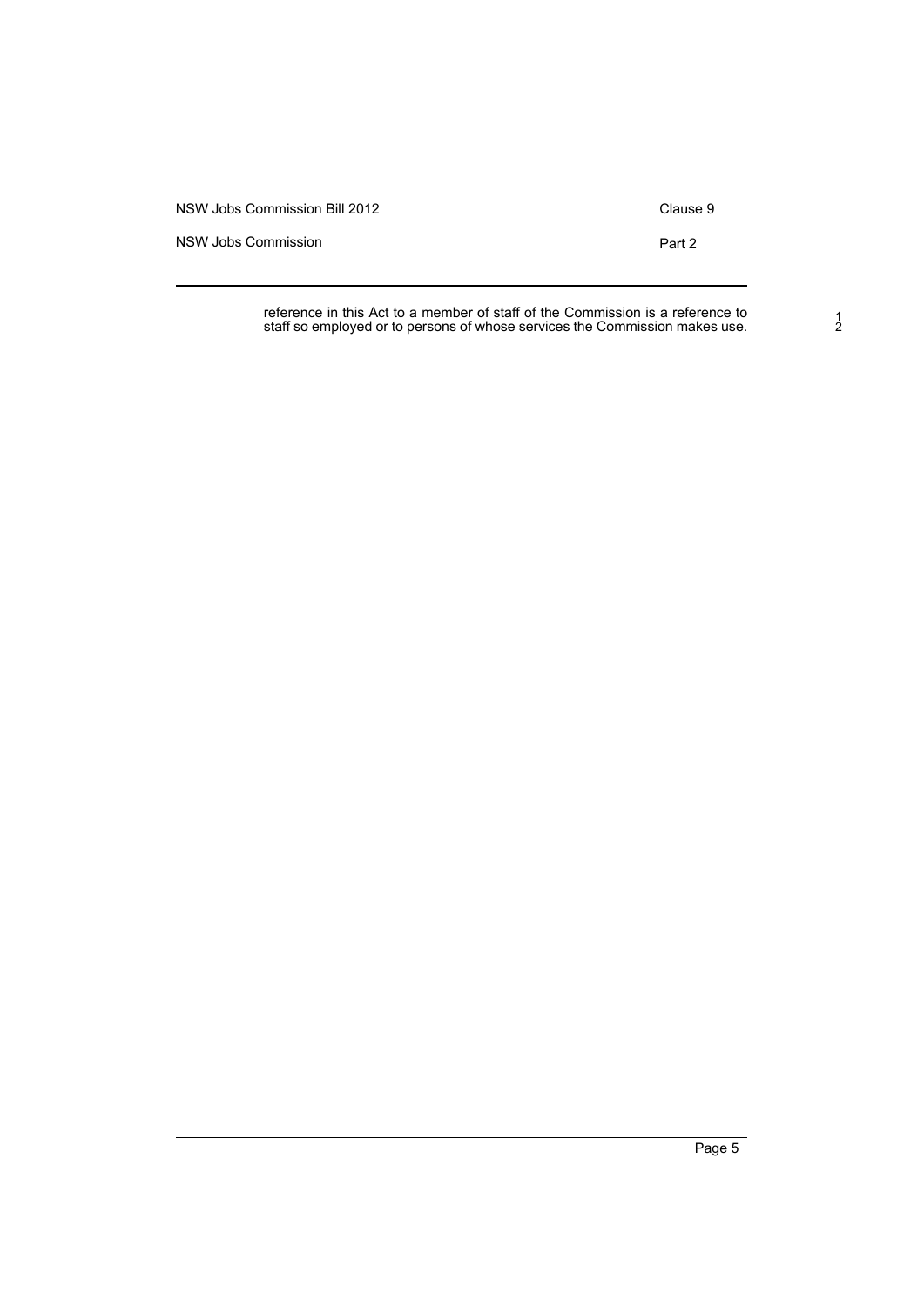#### Clause 10 NSW Jobs Commission Bill 2012

Part 3 Miscellaneous

### <span id="page-9-0"></span>**Part 3 Miscellaneous**

### <span id="page-9-1"></span>**10 Personal liability**

<span id="page-9-3"></span><span id="page-9-2"></span>**11 Regulations**

|     | A matter or thing done or omitted to be done by:                                                                                                                                                                                                                            | 3                                                                                                                                                                                                                     |
|-----|-----------------------------------------------------------------------------------------------------------------------------------------------------------------------------------------------------------------------------------------------------------------------------|-----------------------------------------------------------------------------------------------------------------------------------------------------------------------------------------------------------------------|
|     | the Commission, or                                                                                                                                                                                                                                                          | 4                                                                                                                                                                                                                     |
|     | a member of the Commission, or<br>(b)                                                                                                                                                                                                                                       | 5                                                                                                                                                                                                                     |
|     | a person acting under the direction of the Commission,<br>(c)                                                                                                                                                                                                               | 6                                                                                                                                                                                                                     |
|     | does not, if the matter or thing was done or omitted to be done in good                                                                                                                                                                                                     | $\overline{7}$                                                                                                                                                                                                        |
|     |                                                                                                                                                                                                                                                                             | 8                                                                                                                                                                                                                     |
|     |                                                                                                                                                                                                                                                                             | 9                                                                                                                                                                                                                     |
|     |                                                                                                                                                                                                                                                                             | 10                                                                                                                                                                                                                    |
|     | The Governor may make regulations, not inconsistent with this Act, for<br>or with respect to any matter that by this Act is required or permitted to<br>be prescribed or that is necessary or convenient to be prescribed for<br>carrying out or giving effect to this Act. | 11<br>12<br>13<br>14                                                                                                                                                                                                  |
|     |                                                                                                                                                                                                                                                                             | 15                                                                                                                                                                                                                    |
| (1) | The Premier is to conduct a review of the effectiveness with which the<br>Commission exercises its functions.                                                                                                                                                               | 16<br>17                                                                                                                                                                                                              |
| (2) | The review is to be undertaken as soon as possible after the period of<br>5 years from the commencement of this Act.                                                                                                                                                        | 18<br>19                                                                                                                                                                                                              |
| (3) | The Premier is to cause a report of the results of the review to be tabled<br>in each House of Parliament within 12 months after the end of the period<br>of 5 years.                                                                                                       | 20<br>21<br>22                                                                                                                                                                                                        |
|     |                                                                                                                                                                                                                                                                             | (a)<br>faith for the purposes of executing this Act, subject the member or<br>person so acting personally to any action, liability, claim or demand.<br><b>Regulations</b><br><b>Review of Commission's functions</b> |

1

2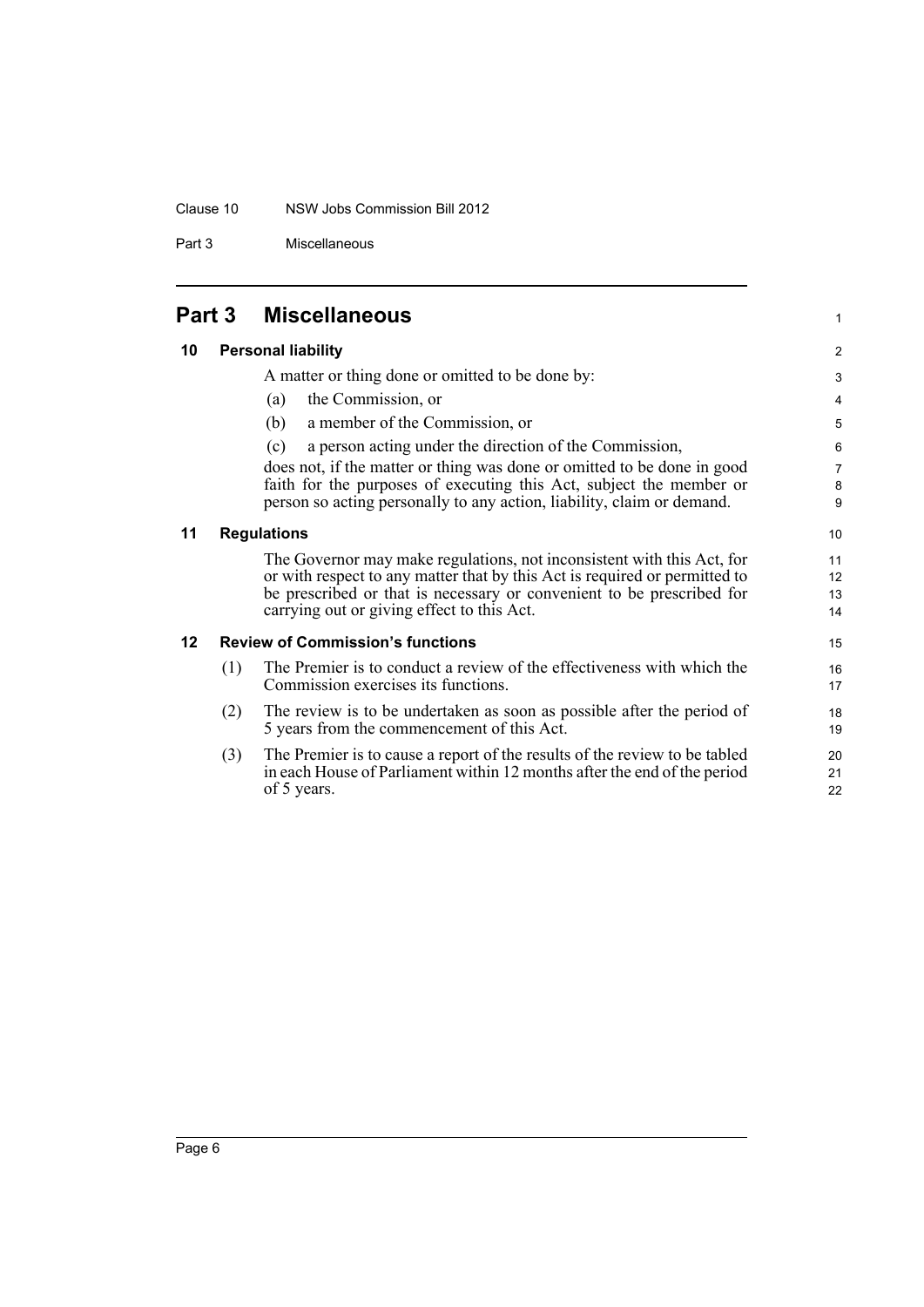<span id="page-10-0"></span>

| <b>Schedule 1</b><br><b>Members and procedure of Commission</b> |     |                                                                                                                                                                                                                                    |                    |  |
|-----------------------------------------------------------------|-----|------------------------------------------------------------------------------------------------------------------------------------------------------------------------------------------------------------------------------------|--------------------|--|
| <b>Preliminary</b><br>Part 1                                    |     |                                                                                                                                                                                                                                    |                    |  |
| 1                                                               |     | <b>Definition</b>                                                                                                                                                                                                                  | 3                  |  |
|                                                                 |     | In this Schedule:                                                                                                                                                                                                                  | 4                  |  |
|                                                                 |     | <i>member</i> means the Commissioner or a part-time member.                                                                                                                                                                        | 5                  |  |
| Part 2                                                          |     | <b>Provisions relating to members</b>                                                                                                                                                                                              | 6                  |  |
| 2                                                               |     | Terms of office of part-time members                                                                                                                                                                                               | $\overline{7}$     |  |
|                                                                 |     | Subject to this Schedule, a part-time member holds office for such<br>period (not exceeding 5 years) as is specified in the member's<br>instrument of appointment, but is eligible (if otherwise qualified) for<br>re-appointment. | 8<br>9<br>10<br>11 |  |
| 3                                                               |     | <b>Remuneration of part-time members</b>                                                                                                                                                                                           | 12                 |  |
|                                                                 |     | A part-time member is entitled to be paid such remuneration (including<br>travelling and subsistence allowances) as the Premier may from time to<br>time determine in respect of the member.                                       | 13<br>14<br>15     |  |
| 4                                                               |     | Deputies of part-time members                                                                                                                                                                                                      | 16                 |  |
|                                                                 | (1) | The Premier may, from time to time, appoint a person to be the deputy<br>of a part-time member and may revoke any such appointment.                                                                                                | 17<br>18           |  |
|                                                                 | (2) | In the absence of a part-time member, the member's deputy may, if<br>available, act in the place of the member.                                                                                                                    | 19<br>20           |  |
|                                                                 | (3) | While acting in the place of a part-time member, a person has all the<br>functions of the member and is taken to be a member.                                                                                                      | 21<br>22           |  |
|                                                                 | (4) | For the purposes of this clause, a vacancy in the office of a part-time<br>member is taken to be an absence of the part-time member.                                                                                               | 23<br>24           |  |
| 5                                                               |     | Vacancy in office of part-time member                                                                                                                                                                                              | 25                 |  |
|                                                                 | (1) | The office of a part-time member becomes vacant if the member:                                                                                                                                                                     | 26                 |  |
|                                                                 |     | dies, or<br>(a)                                                                                                                                                                                                                    | 27                 |  |
|                                                                 |     | completes a term of office and is not re-appointed, or<br>(b)                                                                                                                                                                      | 28                 |  |
|                                                                 |     | resigns the office by instrument in writing addressed to the<br>(c)<br>Premier, or                                                                                                                                                 | 29<br>30           |  |
|                                                                 |     | is removed from office by the Premier under this clause, or<br>(d)                                                                                                                                                                 | 31                 |  |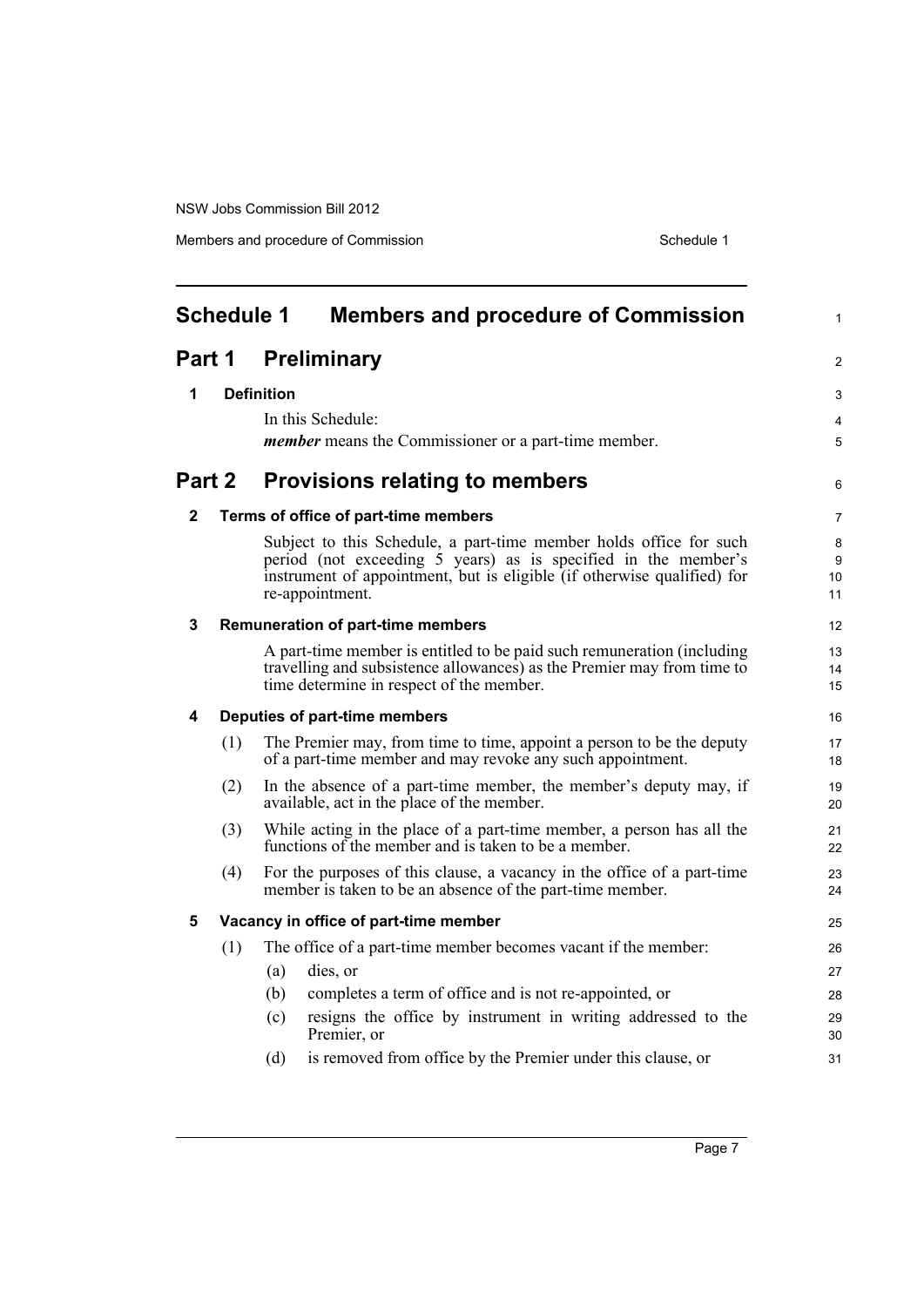Schedule 1 Members and procedure of Commission

| (e) | is absent from 3 consecutive meetings of the Commission of       |
|-----|------------------------------------------------------------------|
|     | which reasonable notice has been given to the member personally  |
|     | or by post, except on leave granted by the Premier or unless the |
|     | member is excused by the Premier for having been absent from     |
|     | those meetings, or                                               |
|     | becomes bonizunt, applies to take the benefit of any law for the |

17 18 19

- (f) becomes bankrupt, applies to take the benefit of any law for the relief of bankrupt or insolvent debtors, compounds with his or her creditors or makes an assignment of his or her remuneration for their benefit, or
- (g) becomes a mentally incapacitated person, or
- (h) is convicted in New South Wales of an offence that is punishable by imprisonment for 12 months or more or is convicted elsewhere than in New South Wales of an offence that, if committed in New South Wales, would be an offence so punishable.
- (2) The Premier may remove a part-time member from office at any time.

#### **6 Filling of vacancy in office of part-time member**

If the office of any part-time member becomes vacant, a person is, subject to this Act, to be appointed to fill the vacancy.

#### **7 Disclosure of pecuniary interests**

(1) If:

- (a) a member has a direct or indirect pecuniary interest in a matter being considered or about to be considered at a meeting of the Commission, and
- (b) the interest appears to raise a conflict with the proper performance of the member's duties in relation to the consideration of the matter,

the member must, as soon as possible after the relevant facts have come to the member's knowledge, disclose the nature of the interest at a meeting of the Commission.

- (2) A disclosure by a member at a meeting of the Commission that the member:
	- (a) is a member, or is in the employment, of a specified company or other body, or
	- (b) is a partner, or is in the employment, of a specified person, or
	- (c) has some other specified interest relating to a specified company or other body or to a specified person,

is a sufficient disclosure of the nature of the interest in any matter relating to that company or other body or to that person which may arise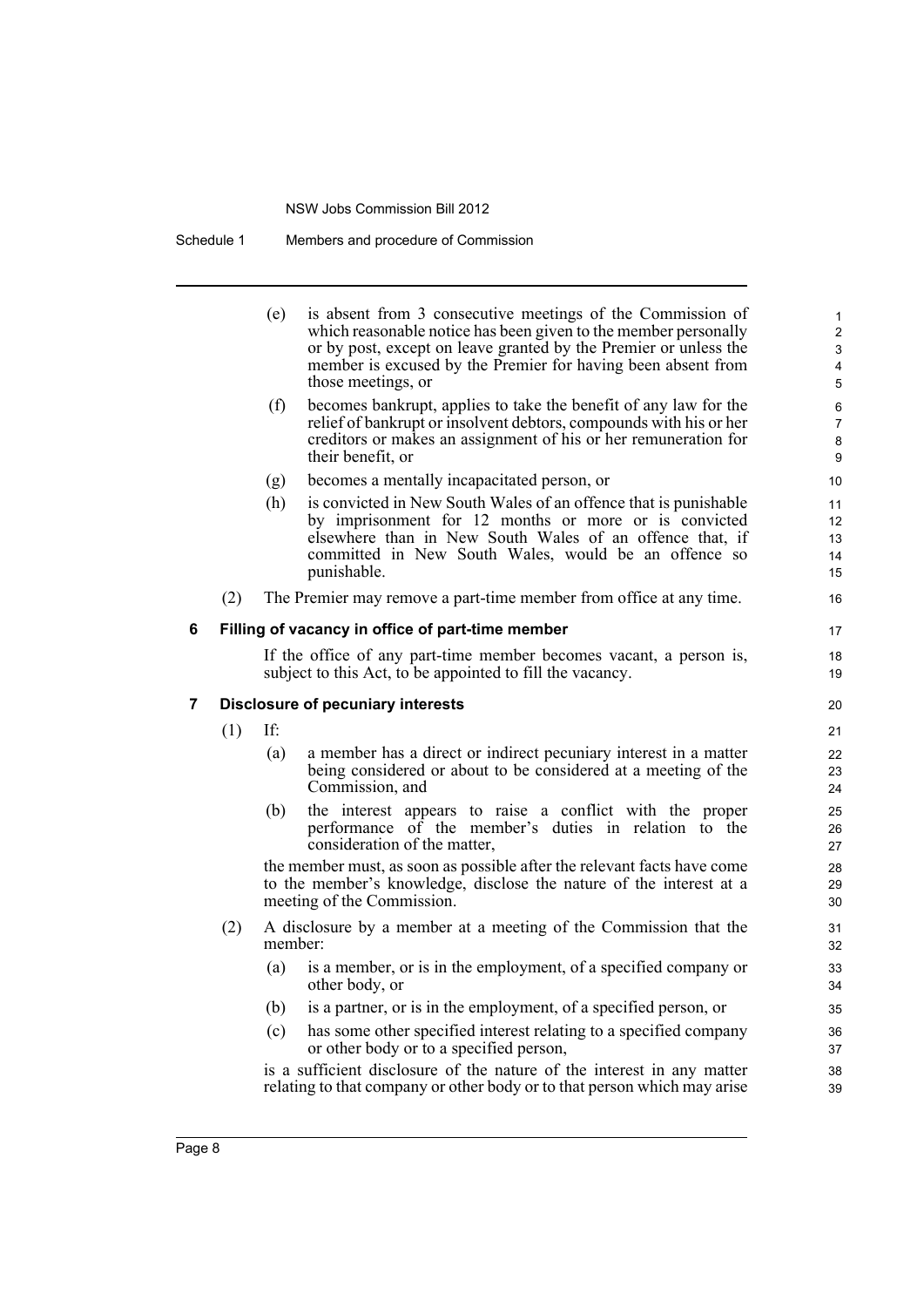Members and procedure of Commission Schedule 1

after the date of the disclosure and which is required to be disclosed under subclause (1).

- (3) Particulars of any disclosure made under this clause must be recorded by the Commission in a book kept for the purpose and that book must be open at all reasonable hours to inspection by any person on payment of the fee determined by the Commission.
- (4) After a member has disclosed the nature of an interest in any matter, the member must not, unless the Premier or the Commission otherwise determines:
	- (a) be present during any deliberation of the Commission with respect to the matter, or
	- (b) take part in any decision of the Commission with respect to the matter.
- (5) For the purposes of the making of a determination by the Commission under subclause (4), a member who has a direct or indirect pecuniary interest in a matter to which the disclosure relates must not:
	- (a) be present during any deliberation of the Commission for the purpose of making the determination, or
	- (b) take part in the making by the Commission of the determination.
- (6) A contravention of this clause does not invalidate any decision of the Commission.

#### **8 Effect of certain other Acts**

- (1) The *Public Sector Employment and Management Act 2002* does not apply to or in respect of the appointment of a part-time member and a part-time member, in the member's capacity as such a member, is not subject to the provisions of that Act.
- (2) If by or under any Act provision is made:
	- (a) requiring a person who is the holder of a specified office to devote the whole of his or her time to the duties of that office, or
	- (b) prohibiting the person from engaging in employment outside the duties of that office,

the provision does not operate to disqualify the person from holding that office and also the office of a part-time member or from accepting and retaining any remuneration payable to the person under this Act as a member.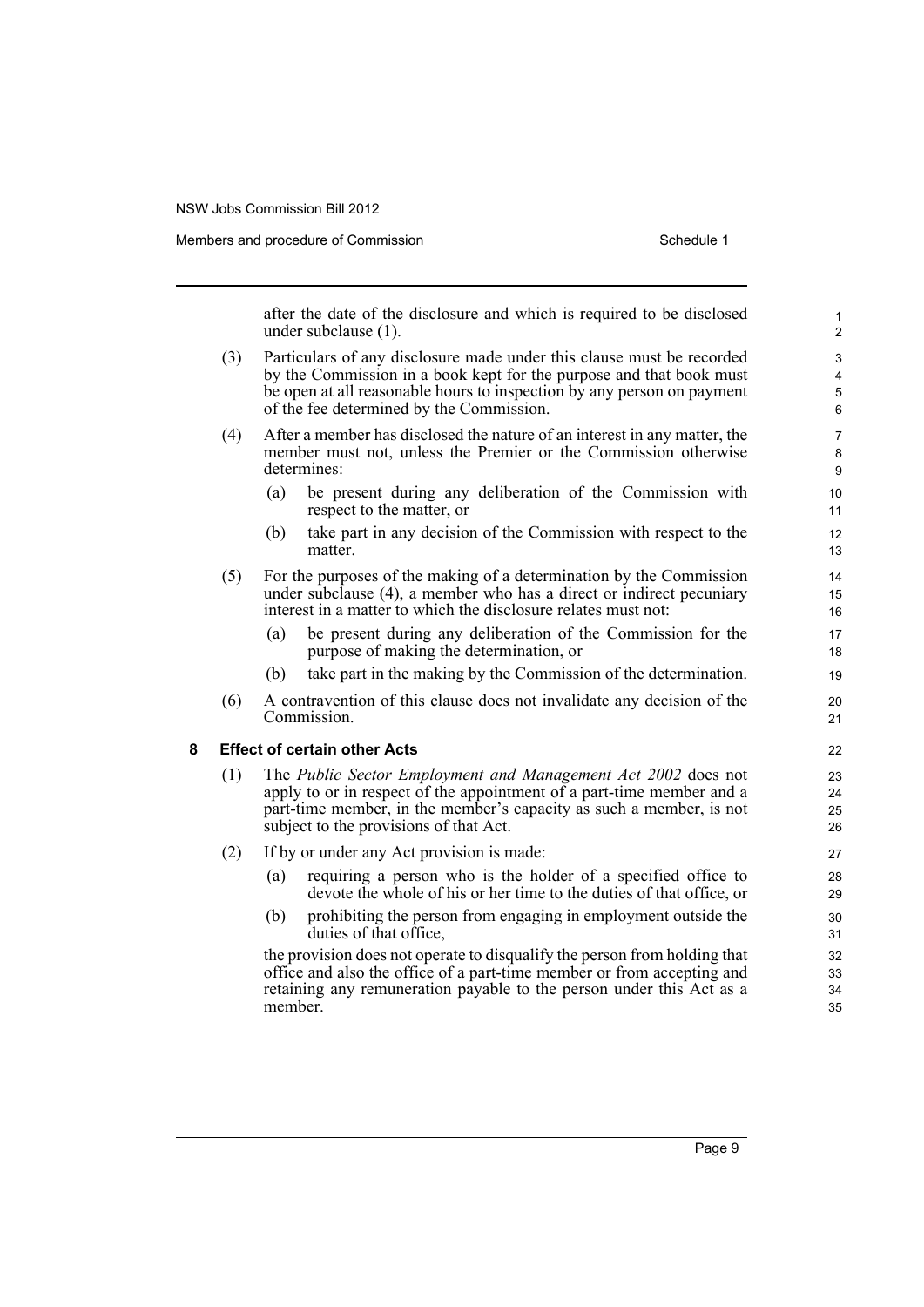Schedule 1 Members and procedure of Commission

| <b>Part 3</b> |        | <b>Procedure</b>                                                                                                                                                                                                                                                                                       | 1                          |
|---------------|--------|--------------------------------------------------------------------------------------------------------------------------------------------------------------------------------------------------------------------------------------------------------------------------------------------------------|----------------------------|
| 9             |        | <b>General procedure</b>                                                                                                                                                                                                                                                                               | 2                          |
|               |        | The procedure for the calling of meetings of the Commission and for the<br>conduct of business at those meetings is, subject to this Act and the<br>regulations, to be as determined by the Commission.                                                                                                | 3<br>4<br>5                |
| 10            | Quorum |                                                                                                                                                                                                                                                                                                        | 6                          |
|               |        | The quorum for a meeting of the Commission is a majority of its<br>members for the time being.                                                                                                                                                                                                         | 7<br>8                     |
| 11            |        | <b>Presiding member</b>                                                                                                                                                                                                                                                                                | 9                          |
|               | (1)    | The Commissioner (or, in the absence of the Commissioner, a person<br>elected by the members of the Commission who are present at a meeting<br>of the Commission) is to preside at a meeting of the Commission.                                                                                        | 10<br>11<br>12             |
|               | (2)    | The presiding member has a deliberative vote and, in the event of an<br>equality of votes, has a second or casting vote.                                                                                                                                                                               | 13<br>14                   |
| 12            | Voting |                                                                                                                                                                                                                                                                                                        |                            |
|               |        | A decision supported by a majority of the votes cast at a meeting of the<br>Commission at which a quorum is present is the decision of the<br>Commission.                                                                                                                                              | 16<br>17<br>18             |
| 13            |        | Transaction of business outside meetings or by telephone                                                                                                                                                                                                                                               | 19                         |
|               | (1)    | The Commission may, if it thinks fit, transact any of its business by the<br>circulation of papers among all the members of the Commission for the<br>time being, and a resolution in writing approved in writing by a majority<br>of those members is taken to be a decision of the Commission.       | 20<br>21<br>22<br>23       |
|               | (2)    | The Commission may, if it thinks fit, transact any of its business at a<br>meeting at which members (or some members) participate by telephone,<br>closed-circuit television or other means, but only if any member who<br>speaks on a matter before the meeting can be heard by the other<br>members. | 24<br>25<br>26<br>27<br>28 |
|               | (3)    | For the purposes of:                                                                                                                                                                                                                                                                                   | 29                         |
|               |        | the approval of a resolution under subclause $(1)$ , or<br>(a)                                                                                                                                                                                                                                         | 30                         |
|               |        | (b)<br>a meeting held in accordance with subclause (2),                                                                                                                                                                                                                                                | 31                         |
|               |        | the Commissioner and each member have the same voting rights as they<br>have at an ordinary meeting of the Commission.                                                                                                                                                                                 | 32<br>33                   |
|               | (4)    | A resolution approved under subclause (1) is to be recorded in the<br>minutes of the meetings of the Commission.                                                                                                                                                                                       | 34<br>35                   |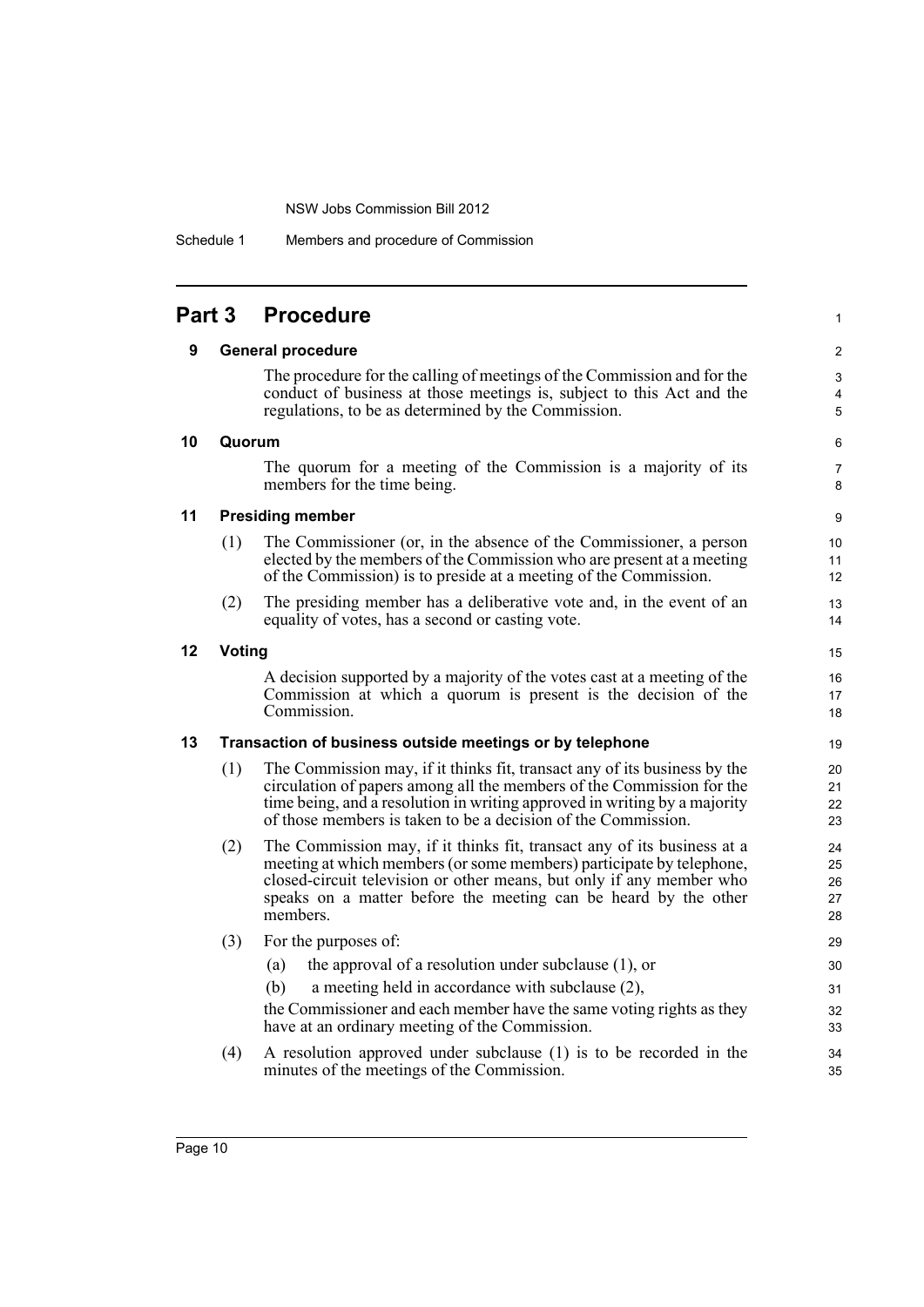**14 First meeting**

Members and procedure of Commission Schedule 1

| (5) | Papers may be circulated among the members for the purposes of<br>subclause $(1)$ by facsimile or other transmission of the information in<br>the papers concerned. | 1<br>$\mathcal{P}$<br>3 |
|-----|---------------------------------------------------------------------------------------------------------------------------------------------------------------------|-------------------------|
|     | <b>First meeting</b>                                                                                                                                                | 4                       |
|     | The Premier may call the first meeting of the Commission in such<br>manner as the Premier thinks fit.                                                               | $5^{\circ}$<br>6        |